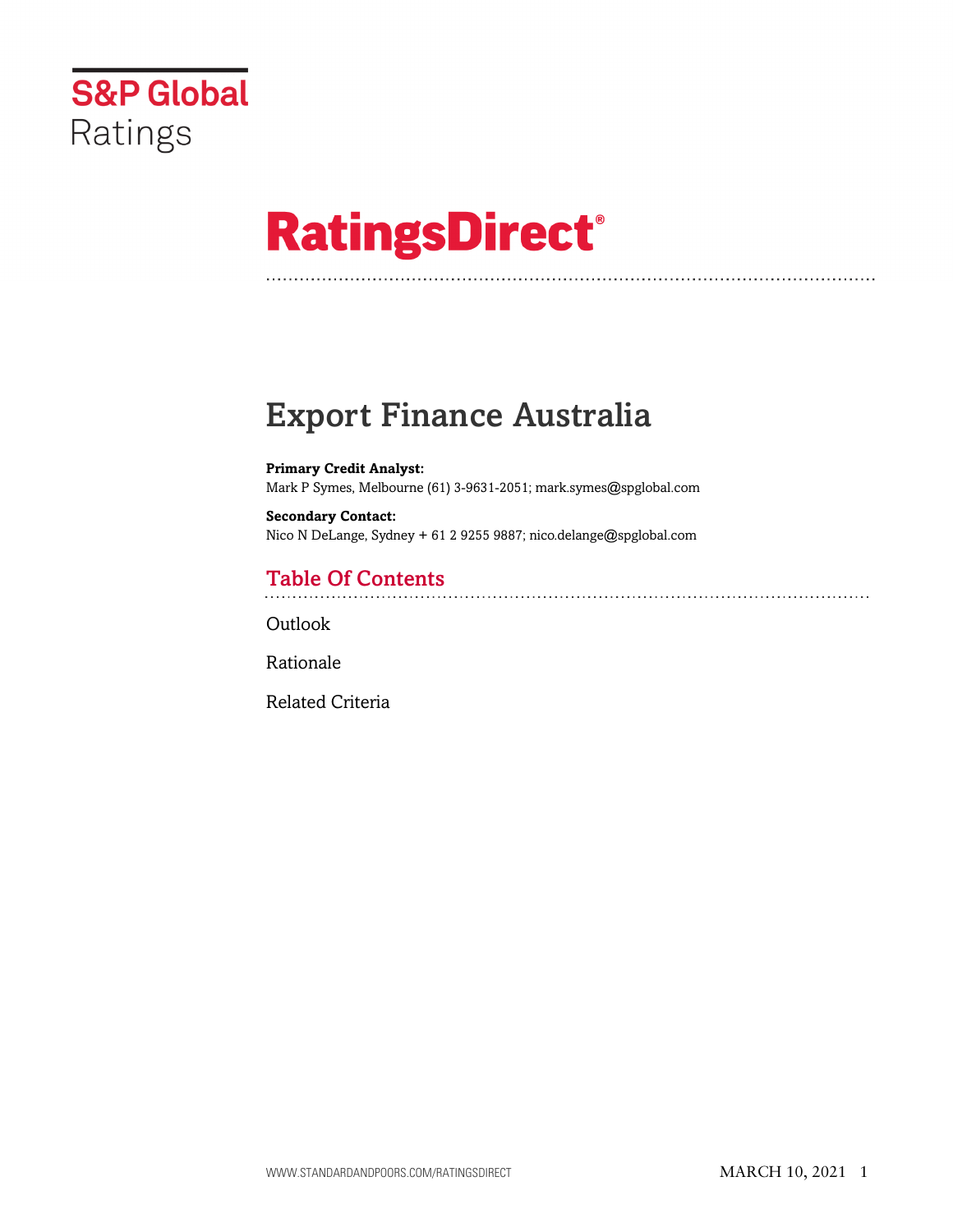## Export Finance Australia

Issuer Credit Rating

AAA/Negative/A-1+

#### **Outlook**

The negative outlook on Export Finance and Insurance Corp., also known as Export Finance Australia (EFA), reflects our outlook on the sovereign credit rating on Australia (AAA/Negative/A-1+). We expect our ratings on EFA to remain equalized with those on Australia. This reflects the government's legislative guarantee on EFA's obligations as and when they come due.

#### Downside scenario

We see a one-in-three chance that we will lower our ratings on EFA in the next two years. We would expect to do so if we lower our long-term local currency sovereign credit rating on Australia to 'AA+' from 'AAA'. We would also lower the ratings on EFA if we see a weakening in the legislative guarantee from the Australian government or in the framework for timely payment under the guarantee, if needed.

#### Upside scenario

We would expect to revise the outlook on EFA to stable in the next two years if we were to revise the outlook on our 'AAA' local currency sovereign credit ratings on Australia to stable.

### <span id="page-1-0"></span>Rationale

We equalize our ratings on EFA with those on Australia. This incorporates our assessment of the government's legislative guarantee on EFA's obligations as they fall due. We note that EFA's debt issuance program has defined grace periods of 30 days on interest payments and 15 days on principal payments.

We expect government support, if needed, will be made available within the above time frames, because:

- The Australian government guarantees the payment of the money that is--or may at any time become--payable by EFA to anybody other than the government.
- We believe a parliamentary vote is not required for the timely release of funding support, if needed; and
- We believe the government would receive timely information on any potential impediments in EFA's ability to meet its debt obligations in a timely manner because of regular reporting and oversight.

EFA has access to additional capital through a A\$1.2 billion callable capital facility from the Australian government. As at June 30, 2020, the government's total contingent liability in relation to EFA was A\$3.3 billion, accounting for about 0.7% of Australia's estimate of general government revenue over fiscal 2020 (year ended Dec. 31, 2020). Of these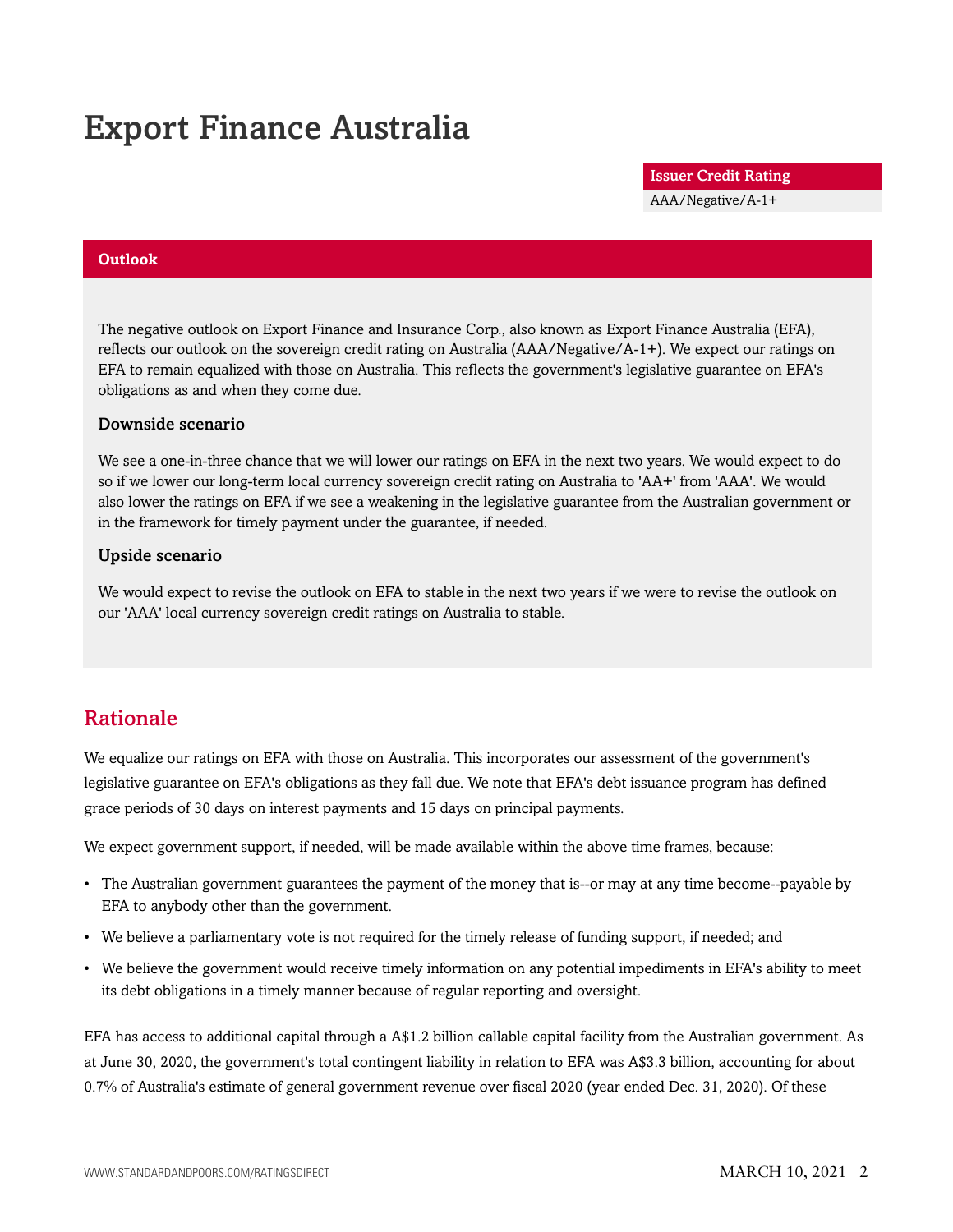<span id="page-2-0"></span>exposures, A\$2.4 billion relates to EFA's commercial account and the rest relates to the national interest account.

### Related Criteria

- Criteria | Governments | Sovereigns: Sovereign Rating Methodology, Dec. 18, 2017
- General Criteria: Methodology For Linking Long-Term And Short-Term Ratings, April 7, 2017
- General Criteria: Guarantee Criteria, Oct. 21, 2016
- General Criteria: Principles Of Credit Ratings, Feb. 16, 2011

S&P Global Ratings Australia Pty Ltd holds Australian financial services license number 337565 under the Corporations Act 2001. S&P Global Ratings' credit ratings and related research are not intended for and must not be distributed to any person in Australia other than a wholesale client (as defined in Chapter 7 of the Corporations Act).

| Ratings Detail (As Of March 10, 2021)*        |                    |
|-----------------------------------------------|--------------------|
| <b>Export Finance Australia</b>               |                    |
| <b>Issuer Credit Rating</b>                   | AAA/Negative/A-1+  |
| Senior Unsecured                              | AAA                |
| <b>Issuer Credit Ratings History</b>          |                    |
| 08-Apr-2020                                   | AAA/Negative/A-1+  |
| 20-Sep-2018                                   | $AA/Stable/A-1+$   |
| 06-Jul-2016                                   | AAA/Negative/A-1+  |
| <b>Sovereign Rating</b>                       |                    |
| Australia                                     | AAA/Negative/A-1+  |
| <b>Related Entities</b>                       |                    |
| Australia                                     |                    |
| <b>Issuer Credit Rating</b>                   | AAA/Negative/A-1+  |
| Transfer & Convertibility Assessment          | AAA                |
| <b>Australian National University (The)</b>   |                    |
| <b>Issuer Credit Rating</b>                   | $AA+/Stable/A-1+$  |
| Senior Unsecured                              | $AA+$              |
| <b>Australian Postal Corp.</b>                |                    |
| <b>Issuer Credit Rating</b>                   | $A+$ /Negative/A-1 |
| Senior Unsecured                              | $A+$               |
| Short-Term Debt                               | $A-1$              |
| National Housing Finance and Investment Corp. |                    |
| <b>Issuer Credit Rating</b>                   | AAA/Negative/A-1+  |

\*Unless otherwise noted, all ratings in this report are global scale ratings. S&P Global Ratings' credit ratings on the global scale are comparable across countries. S&P Global Ratings' credit ratings on a national scale are relative to obligors or obligations within that specific country. Issue and debt ratings could include debt guaranteed by another entity, and rated debt that an entity guarantees.